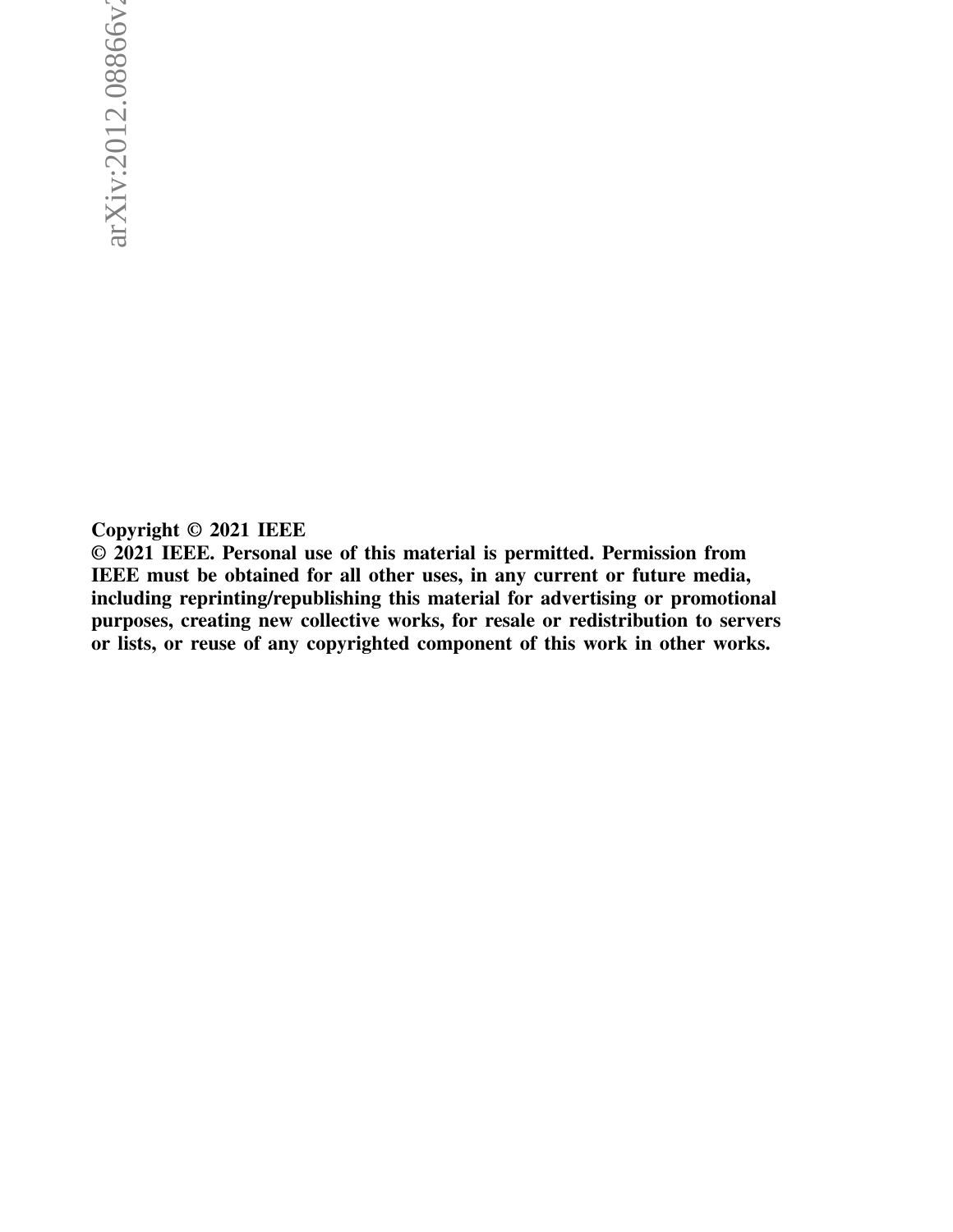# Container Orchestration on HPC Systems

Naweiluo Zhou<sup>1</sup>, Yiannis Georgiou<sup>2</sup>, Li Zhong<sup>1</sup>, Huan Zhou<sup>1</sup>, Marcin Pospieszny<sup>3</sup>

High Performance Computing Center Stuttgart (HLRS), Germany<sup>1</sup>

Ryax Technologies, Lyon, France<sup>2</sup>

Institute of Bioorganic Chemistry of the Polish Academy of Sciences,

Poznan Supercomputing and Networking Center,Poznan, Poland<sup>3</sup>

Email: naweiluo.zhou@hlrs.de, yiannis.georgiou@ryax.org

li.zhong@hlrs.de, huan.zhou@hlrs.de, marcin.pospieszny@man.poznan.pl

*Abstract*—Containerisation demonstrates its efficiency in application deployment in cloud computing. Containers can encapsulate complex programs with their dependencies in isolated environments, hence are being adopted in HPC clusters. HPC workload managers lack micro-services support and deeply integrated container management, as opposed to container orchestrators (*e.g. Kubernetes*). We introduce Torque-Operator (a plugin) which serves as a bridge between HPC workload managers and container Orchestrators.

*Index Terms*—HPC Workload Manager; Orchestration; Containerisation; Torque; Slurm; Kubernetes; Singularity; Cloud Computing

# I. INTRODUCTION

Cloud computing demands high-portability. Containerisation ensures compatibility of applications and their environment by encapsulating applications with their libraries and configuration files [\[1\]](#page-3-0), thus enables users to move and deploy programs easily among clusters. Containerisation is a virtualisation technology [\[2\]](#page-3-1). Rather than starting a holistically simulated OS on top of the host kernel as in a Virtual Machine (VM), a container only shares the host kernel. This feature makes containers more lightweight than VM. Containers are dedicated to run micro-services and one container mostly hosts one application. Nevertheless, containerised applications can become complex, *e.g.* thousands of separate containers may be required in production. Production can benefit from container orchestrators that can provide efficient environment provisioning and auto-scaling.

High Performance Computing (HPC) systems are traditionally applied to perform large-scale financial and engineering simulation, which demands low-latency and high-throughput. The typical HPC jobs are large workloads that are often host-specific and hardware-specific. HPC systems are typically equipped with workload managers. A *workload manager* is composed of a *resource manager* and a *job scheduler*. A resource manager [\[3\]](#page-3-2) allocates resources (*e.g.* CPU, memory), schedules jobs and guarantees no interference from other user processes. A job scheduler determines the job priorities, enforces resource limits and dispatch jobs to available nodes [\[4\]](#page-3-3). Two main-stream workload managers are TORQUE [\[5\]](#page-3-4) and Slurm [\[6\]](#page-3-5). Slurm includes both resource managers and job schedulers, while originally Torque only incorporates resource managers and later extends with job schedulers. Overall, HPC workload managers lack micro-service supports and deeplyintegrated container management capabilities in which container orchestrators manifest their efficiency.

We herein describe a plugin named *Torque-Operator*. It serves as a bridge between the HPC workload manager *Torque* and the container orchestrator *Kubernetes* [\[7\]](#page-3-6). Kubernetes has been widely adopted, as it has a rapidly growing community and ecosystem with plenty of platforms being developed upon it. Furthermore, we propose a testbed architecture composed of an HPC cluster and a big data cluster where Torque-Operator enables scheduling container jobs from the big data cluster to the HPC cluster. The rest of the paper is organised as follows. Firstly, Section [II](#page-1-0) briefly views the related work. Next, we describe the proposed architecture of our testbed and Torque-Operator in Section [III.](#page-2-0) Followed, some preliminary results are given in Section [IV.](#page-3-7) Lastly, Section [V](#page-3-8) concludes this paper and proposes future work.

# II. RELATED WORK

<span id="page-1-0"></span>Torque-Operator extends WLM-Operator [\[8\]](#page-3-9) with Torque support. Both operators share similar mechanisms, *i.e.* schedule container jobs from cloud clusters to HPC clusters, nevertheless, their implementation varies significantly as Torque and Slurm have different structures and parameters.

WLM-Operator only allows submission of Slurm batch jobs wrapped in a Kubernetes *yaml* file from a cluster managed by Kubernetes. It invokes Slurm binaries *i.e. sbatch*, *scancel*, *sacct* and *scontol* to transfer and manage Slurm jobs to a Slurm cluster. The operator creates *virtual nodes* which correspond to each Slurm partition, *e.g.* one virtual node corresponds to one Slurm partition and contains the information of its corresponding partition. Virtual node is a concept in Kubernetes. It is not a real worker node, however, it enables users to connects Kubernetes to other APIs and allows developers to deploy *pods* (a Kubernetes term) and containers with their own APIs. Jobs on the virtual node can be scheduled to the worker nodes. WLM-Operator creates a *dummy pod* on the virtual node in order to transfer the Slurm batch job to a specific Slurm partition. When the batch job completes, another dummy pod is generated to transfer the results to the directory specified in the submitted yaml file.

In Kubernetes terminology, WLM-Operator creates a new *object kind i.e. Slurmjob*. The operator includes a service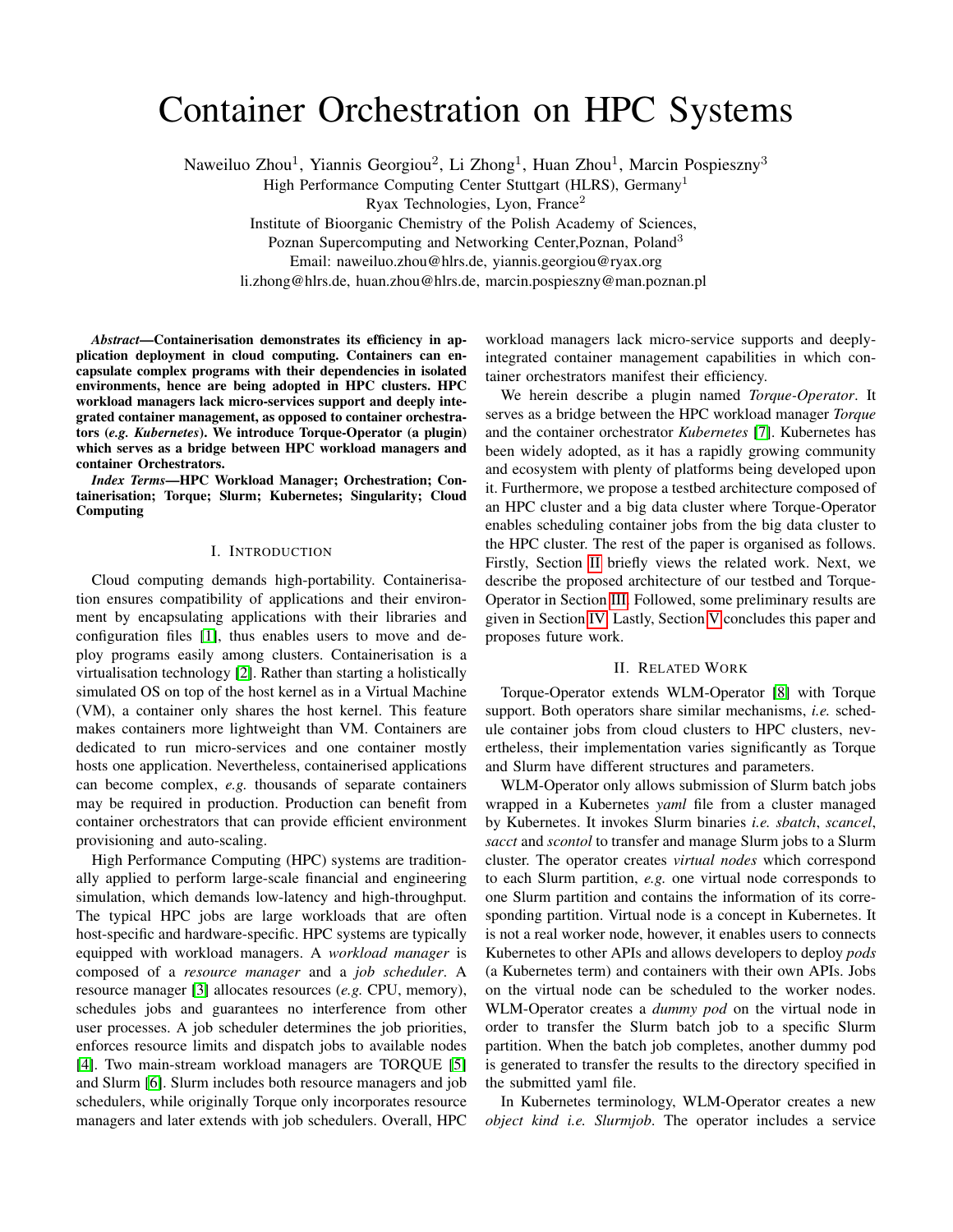program *red-box* that builds a gRPC proxy between Slurm and Kubernetes. gRPC proxy defines a service and implements a server and clients. The service defines the methods and their message types of responds and requests in a *.proto* format file. The server implements: 1) the interfaces 2) and runs a gRPC server which listens to the requests from clients and dispatches them to the right services. The client defines the identical methods as the server.

# <span id="page-2-0"></span>III. TORQUE-OPERATOR AND PLATFORM DESCRIPTION

We firstly illustrate the design of our platform architecture, then describe the structure of Torque-Operator. Torque-Operator is written in Golang programming language. *Singularity* [\[9\]](#page-3-10) is the runtime container of our choice. Singularity is starting to be applied in many HPC centres [\[10\]](#page-3-11), as it provides a secure means to capture and distribute software and computer environment. For example, execution of a Singularity container only demands a user privilege, while a Docker container [\[11\]](#page-3-12), which is a container runtime widely adopted in cloud systems, requires root permission. Kubernetes supports Docker by default, though it can be adjusted to perform services for Singularity by adding Singularity-CRI [\[12\]](#page-3-13). Table [I](#page-2-1) manifests the list of core applications that construct the testbed.

| Orchestrator                       | Kubernetes, Torque          |
|------------------------------------|-----------------------------|
| Container runtime $\&$ its support | Singularity, Singulairy-CRI |
| Operator                           | Torque-Operator             |
| Compiler                           | Golang compiler             |
| TARI H                             |                             |

<span id="page-2-1"></span>THE LIST OF CORE APPLICATIONS FOR THE TESTBED.

## *A. Platform Architecture*

The architecture of our platform is designed to serve as the testbeds for the EU research project CYBELE<sup>[1](#page-2-2)</sup>. The platform is composed of an HPC cluster with Torque as its workload manager and a big data cluster with Kubernetes as its orchestrator. Its architecture is illustrated in Fig. [1.](#page-2-3) Noting that Fig. [1](#page-2-3) is for illustration purpose, the number of nodes and the queues can vary in the testbeds.

In Torque, nodes are grouped into queues. Each queue is associated with resources limits such as walltime, job size. One node can be included in multiple queues. The HPC cluster is composed of a head node which controls the whole cluster nodes and compute nodes which perform computation. The Torque login node in Fig. [1](#page-2-3) also serves as one of the worker nodes in the Kubernetes cluster. The Kubernetes cluster incorporates a master node which schedules the jobs and worker nodes which execute the jobs. A virtual node indicated in Fig. [2](#page-2-4) transfers Torque jobs to the Torque cluster. The Torque job submitted from the Kubernetes login node is scheduled by Kubernetes master node to the virtual node. The virtual



<span id="page-2-3"></span>Fig. 1. Architecture of the testbed. The login node belongs to both Kubernetes and Torque clusters. One queue (named batch) is shown in the Torque cluster.



<span id="page-2-4"></span>Fig. 2. Architecture of Torque-Operator. This is the internal architecture of the login node as in Fig. [1.](#page-2-3) The virtual node corresponds to the Torque queue (named batch) in Fig. [1](#page-2-3)

node transfers the abstracted Torque jobs to the Torque queue through the Torque login node. The merits of this architecture are: 1) it provides users with flexibility to run containerised and non-containerised jobs, 2) the containerised applications can be better scheduled to Torque cluster by taking advantage of the scheduling policies of Kubernetes.

#### *B. Structure of Torque-Operator*

The Torque job script is encapsulated into a Kubernetes yaml job script. The yaml script is submitted from a Kubernetes login node (in our case, the login node is also the master node). The PBS script part is processed by Toque-Operator. A dummy pod is generated to transfer the Torque job specification to a scheduling queue (*e.g.* waiting queue, test queue, which is a concept in the job scheduler). Torque-Operator invokes the Torque binary *qsub* which submits PBS job to the Torque cluster. When the Torque job completes, Torque-operator creates a Kubernetes pod which redirects the results to the directory that the user specifies in the yaml file.

As in WLM-Operator (Section [II\)](#page-1-0), Torque-Operator includes a service program red-box. Red-box generates a Unix socket which allows data exchange among the Kubernetes and Torque processes. Torque-Operator introduces a new *object kind i.e. Torquejob* (*Slurmjob* in WLM-Operator) and sets

<span id="page-2-2"></span><sup>&</sup>lt;sup>1</sup>CYBELE: Fostering Precision Agriculture and Livestock Farming through Secure Access to Large-Scale HPC-Enabled Virtual Industrial Experimentation Environment Empowering Scalable Big Data Analytics https://www.cybele-project.eu/